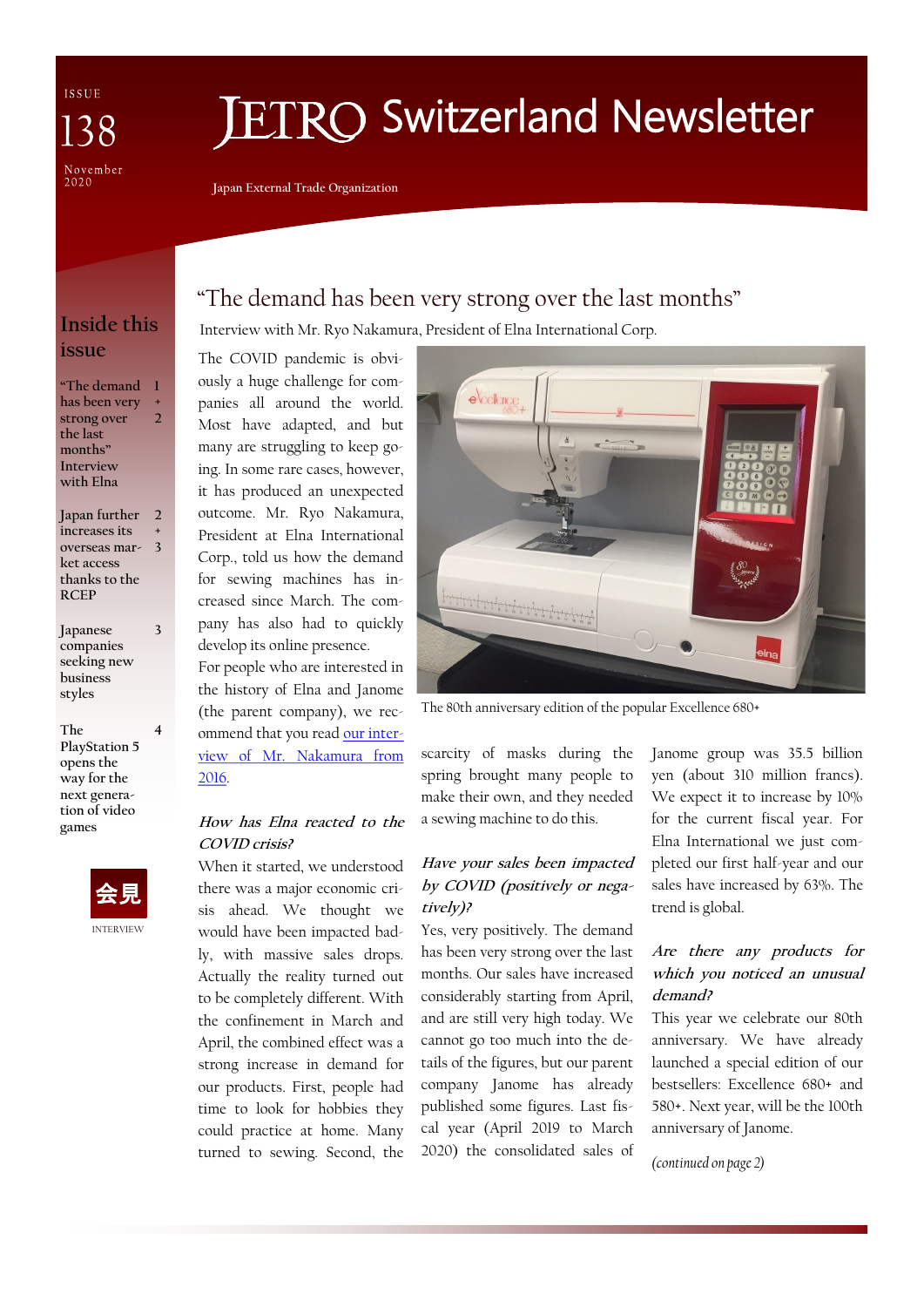## "The demand has been very strong over the last months"

## INTERVIEW 会見

#### *(continued from page 1)*

**What sort of challenges have you faced (reaching new customers, shortage of stock, etc.)?** We are very happy that our sales have increased strongly, but this has also been challenging. We have been facing shortages since the beginning. We receive the machines once a month, and the day after that they are almost gone. In March and April, the situation was very difficult for the retailers we work with. They have suffered significant losses while they had to stay closed. Regarding production, our factory did not have to close. Luckily, we could maintain production, but it the pandemic is making our efforts to increase production more difficult.

### **Over the last years, sustainability and home crafting have been trendy. Have you noticed it in your sales?**

Sustainability is very important to us and we are part of this trend. This also means we have to adapt to those new customers. In the past

we were just selling the machines, and most customers already knew how to use them. Today, we have new customers that are less familiar with our products. We also need to provide fabric or accessories and show them what they can do with the machine. We have started to upload tutorials to help and inspire people.

Sustainability concerns started before the pandemic and are likely to continue after. For us, the challenge is now to keep those new customers. For example, now that face masks are easily available, we need to show people who have purchased a sewing machine to make masks, that sewing is fun.

#### **What do you expect for the near future?**

The priority is to retain new customers. On the other side, we have learned a lot during the crisis. For instance, we had to switch to ecommerce. Now we want to maintain a presence online, but we don't want to undermine our good relationship with our retailer partners. One way is to develop our digital

marketing.

#### **Speaking about retailers, you do have your own shop in Geneva?**

Yes, in Balexert. It is our only shop in Switzerland, but it is more than a shop. We also have classes there and we have special events.

Last year we had a trial with an embroidery machine. We took a picture of the families visiting us and the machine could embroider it on tissue. The trial was very popular.



Mr. Nakamura, President of Elna International Corp.

## Japan further increases its overseas market access thanks to the RCEP

動向

TREND

On November 15, 2020, Japan signed the Regional Comprehensive Economic Partnership (RCEP) agreement along with 14 other countries at the fourth RCEP Summit (online conference due to COVID).

The RCEP Agreement is a broad

economic partnership agreement involving 15 member countries which not only account for approximately 30% of the world's GDP value, trade value and population, but also account for a significant part of Japan's trade. Approximately 50% of its total trade value.

The Agreement is expected to improve market access and establish rules between a variety of countries in different stages of development and with different systems in a wide variety of fields, such as intellectual property and e-commerce,

*(continued on page 3)*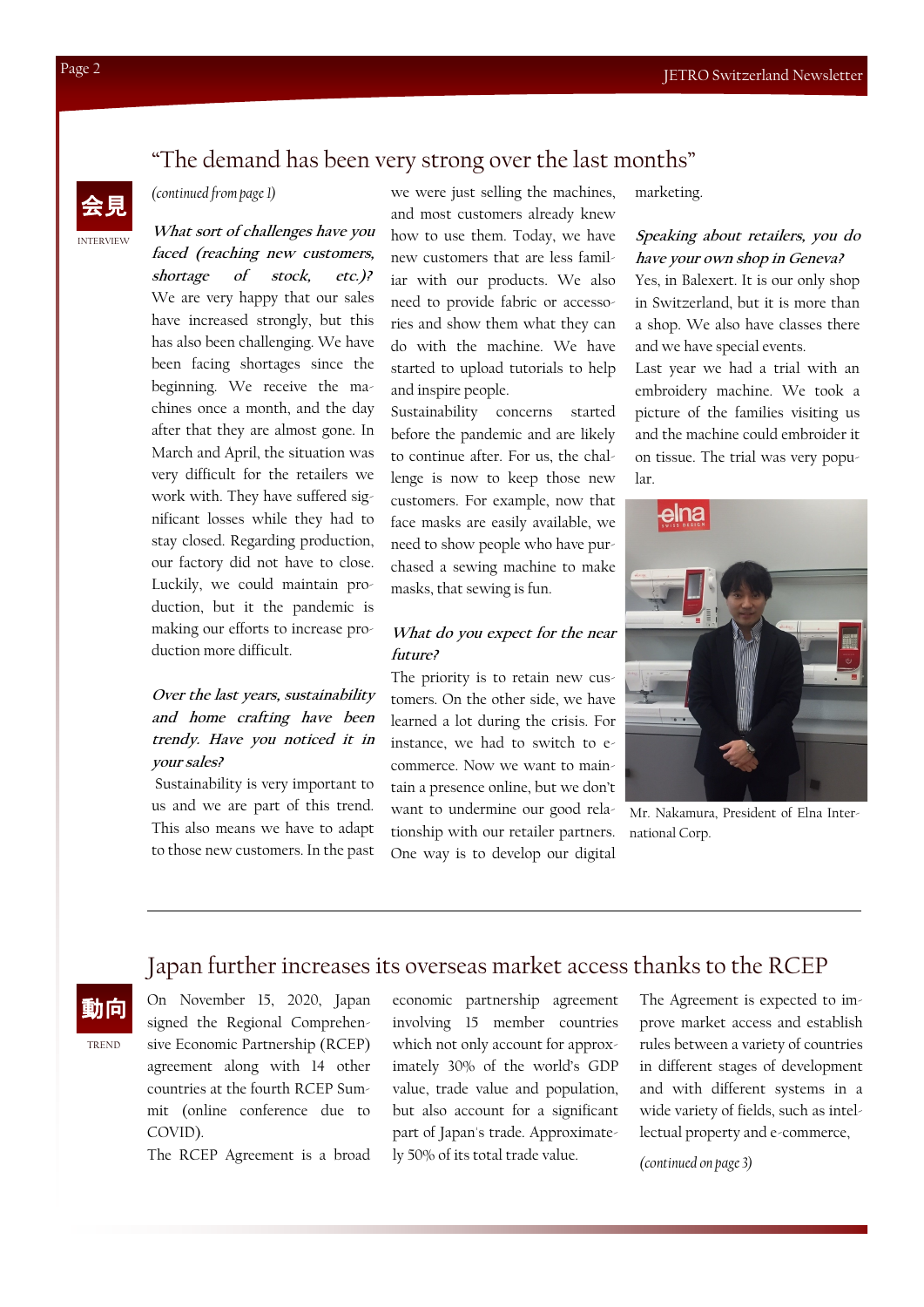## Japan further increases its overseas market access thanks to the RCEP

*(continued from page 2)*

aiming to promote regional trade and investment and enhance the efficiency of regional supply chains.

The 10 ASEAN countries, as well as Japan, China, Australia, New Zealand, and South Korea have agreed on one of the largest economic agreements ever signed covering one third of the world's population and 30% of the global trade. India has not yet agreed, but could join later, further increasing the magnitude of the newly signed deal.

While the agreement is broader in terms of cumulated GDP and trade, it does not go as far as the Trans Pacific Partnership (TPP) signed in 2016 (without the USA).

When also taking into considera-

tion the EU-Japan Economic Partnership Agreement entered into force last year, Japan has proven to be a leading force in promoting free trade recently, while global trade

has been severely undermined. The agreement is available on the [Ministry of Foreign Affairs' web](https://www.mofa.go.jp/ecm/ep/page24e_000272.html)[site](https://www.mofa.go.jp/ecm/ep/page24e_000272.html)

![](_page_2_Picture_9.jpeg)

![](_page_2_Picture_10.jpeg)

Mr. Suga, Prime Minister and Mr. Kajiyama, Minister of Economy, Trade and Industry at the online signature ceremony

## Japanese companies seeking new business styles

The third and last focus area of the [JETRO Global Trade and Invest](https://www.jetro.go.jp/en/news/releases/2020/b79a1ae9c1af7f8d.html)[ment Report 2020](https://www.jetro.go.jp/en/news/releases/2020/b79a1ae9c1af7f8d.html) concerns Japanese companies and how they reacted to the COVID. Digitalization and new services will be critical.

According to the survey conducted by JETRO in collaboration with the Japanese chambers of commerce and industry in each country/region, about 80% of Japanese companies operating overseas expect sales to decline in 2020 compared to the previous year. The

main reason is the decrease in both domestic and overseas demand. This was followed by the supply chain disruption due to its division into domestic and overseas supply chains.

In response to COVID-19, about 60% of Japanese companies operating overseas are considering revisions to their business strategies and models. Among them, 70% answered that the change should focus on sales strategy.

With global uncertainty reaching

unprecedented levels, "demand shock" and "market loss" brought about by COVID-19, following on the heels of the US-China friction, are forcing Japanese companies to shift to new business styles.

Among others, [Atsool](https://www.astool.co.jp/) has released a price [comparison website](https://zaikosokuho.com/) for masks and gels, [Glaucks](https://www.kuradashi.jp/) has developed a food sharing platform to eliminate food losses for food business operators, and [Atama Plus](https://www.atama.plus/) has strengthened its product services to support teachers who provide remote classes.

ACTIVITY